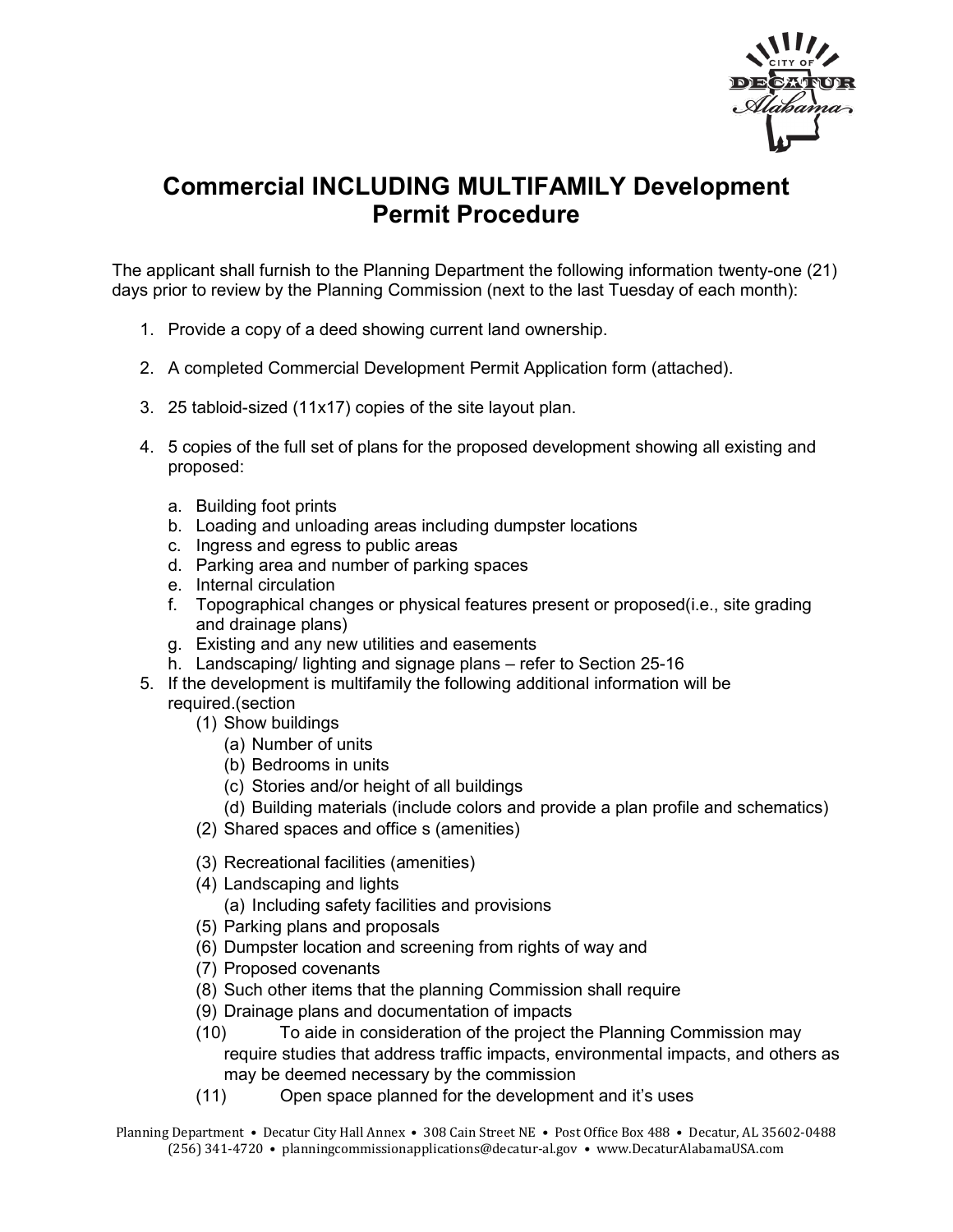

- 6. All properties having frontage along the Beltline Rd. will be required to construct an access road to City specifications, or if approved by the City Planning Commission, may post a surety bond in the amount one and one half times (150%) the estimated cost of said road.
- 7. Conformity with the Zoning Ordinance of the City of Decatur is NOT checked by the City Planning Commission. Zoning Ordinance conformity is checked by the City Building Department when the application for a building permit is reviewed.
- 8. All plans should also be submitted electronically. Documents and applications should be in ".docx or .pdf" format. Submit to planningcommissionapplications@decatur-al.gov.